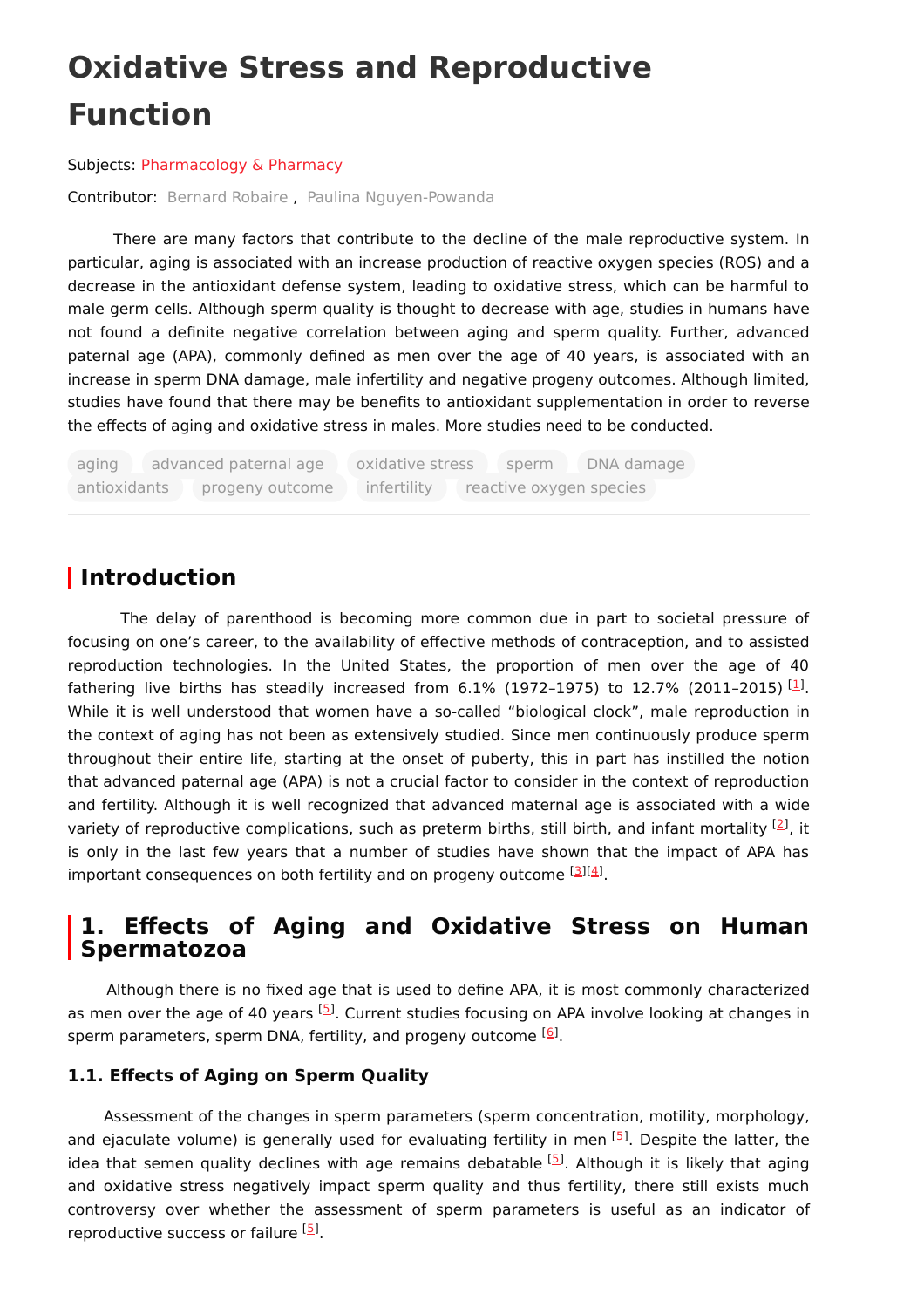When studies controlled for confounding variables (abstinence period, medical history, drug use), a negative relationship between semen volume and age was consistently noted [\[7](#page-4-4)][\[8](#page-4-5)][[9](#page-4-6)][[10\]](#page-4-7)[[11\]](#page-4-8). Most studies looking at the changes in sperm morphology showed a general reduction of sperm with normal morphology with advancing age [[5](#page-4-2)]. Nevertheless, some found no relationship between age and sperm morphology [\[5](#page-4-2)][[12\]](#page-4-9). When considering sperm count and sperm concentration, multiple studies found a decrease in sperm concentration with age (although one study actually showed a 0.3–3.3% increase for each successive year of aging) or no relationship between paternal age and sperm concentration<sup>[[13\]](#page-4-10)[[14\]](#page-4-11)[[15\]](#page-4-12)[[16\]](#page-4-13)</sup>. The challenge in obtaining conclusive data on sperm concentration may be due to the variation in semen volume that occurs with advanced paternal age <sup>[\[14](#page-4-11)]</sup>. Numerous studies have shown a decrease in sperm motility with advanced paternal age; Auger et al. demonstrated a decrease of 0.6% in motility per year of aging [\[7](#page-4-4)][\[8](#page-4-5)][[9](#page-4-6)][[10\]](#page-4-7)[[11\]](#page-4-8)[[13\]](#page-4-10)[[17\]](#page-4-14)[[18\]](#page-4-15). However, other studies conducted by Wang et al. and Irvine et al. found that a 0.06% increase in motility occurs with each year of aging [\[19](#page-4-16)][[20](#page-4-17)]. Overall, the weight of evidence indicates that sperm motility decreases with age [[5](#page-4-2)].

#### **1.2. Effects of Aging and Oxidative Stress on Sperm DNA**

As seen previously in animals, aged men also display higher levels of DNA damage, in part due to oxidative stress and the increased number of mitotic divisions during spermatogenesis that occur with age  $^{[5]}$  $^{[5]}$  $^{[5]}$ . A study looking at 66 males between the ages of 20-57 years showed that sperm from men over the age of 35 had significantly more DNA breaks than younger men  $^{[21]}$  $^{[21]}$  $^{[21]}$ . Furthermore, aging results in impaired sperm chromatin integrity and increased breaks in sperm DNA in infertile men compared to fertile men <sup>[\[22](#page-4-19)][[23](#page-5-0)]</sup>. A study done by Wyrobek et al. investigating 97 men aged between 22–80 years found a significant positive relationship between aging and the percentage of sperm with DNA fragmentation and mutations in FGRF3, a gene associated with achondroplasia <sup>[[24\]](#page-5-1)</sup>. However, aging was not significantly associated with increases in immature sperm chromatin, mutations in FGFR2, an Apert syndrome gene, sperm diploidies, or aneuploidies  $^{[24]}$  $^{[24]}$  $^{[24]}$ . Roughly 80% of DNA fragmentation observed in sperm is due to oxidative stress, which, in addition to aging, can arise as a result of frequent infections, obstruction, inflammation, and in some cases, male infertility<sup>[\[5](#page-4-2)]</sup>. Rolf et al. conducted a cross-sectional retrospective study demonstrating that infections of accessory sex glands increased with age in infertile men [\[25](#page-5-2)], underscoring the complexity of male reproductive aging as there exist many different factors that contribute to aging and oxidative stress.

#### **1.3. Effects of Aging and Oxidative Stress on Fertility and Progeny Outcome**

Although data focusing on the impact of APA on fertility are limited, the evidence suggests that the fertility rate decreases with paternal age [\[5](#page-4-2)]. An observational study done by Hassan and Killick demonstrated a five-fold increase in time to pregnancy in couples where the male partner was over the age of 45 years <sup>[\[26](#page-5-3)]</sup>. They also found that men over 45 years old were 4.6 times less likely to impregnate their female partners after one year of regular unprotected sex compared to younger men (<25 years old) <sup>[\[26](#page-5-3)]</sup>. In addition, men of APA were 12.5 more likely to be amongst the men who took over 2 years to attain pregnancy in their partners <sup>[\[26](#page-5-3)]</sup>. Based on these data, they concluded that maternal age did not contribute to the decrease in fertility, suggesting that the APA was the main factor <sup>[\[26](#page-5-3)]</sup>. Interestingly, Cocuzza et al. found that fertile men over the age of 40 years exhibited higher levels of ROS in their ejaculate <sup>[[27\]](#page-5-4)</sup>. They rationalize that because elevated ROS is involved in the etiology of male infertility, the chances of inducing pregnancy gradually decrease with increasing paternal age <sup>[\[27](#page-5-4)]</sup>.

In addition to contributing to male infertility, oxidative stress paired with aging can present other reproductive risks due to the extensive amount of damage seen in aged sperm (Figure 2) <sup>[28][29]</sup>. APA has been associated with a higher risk of [miscarriages,](https://www.mdpi.com/2079-7737/9/9/282/htm#fig_body_display_biology-09-00282-f002) preterm births, late fetal death, and low birth weight <sup>[\[28](#page-5-5)]</sup>. According to the National Birth Defects Prevention Study, after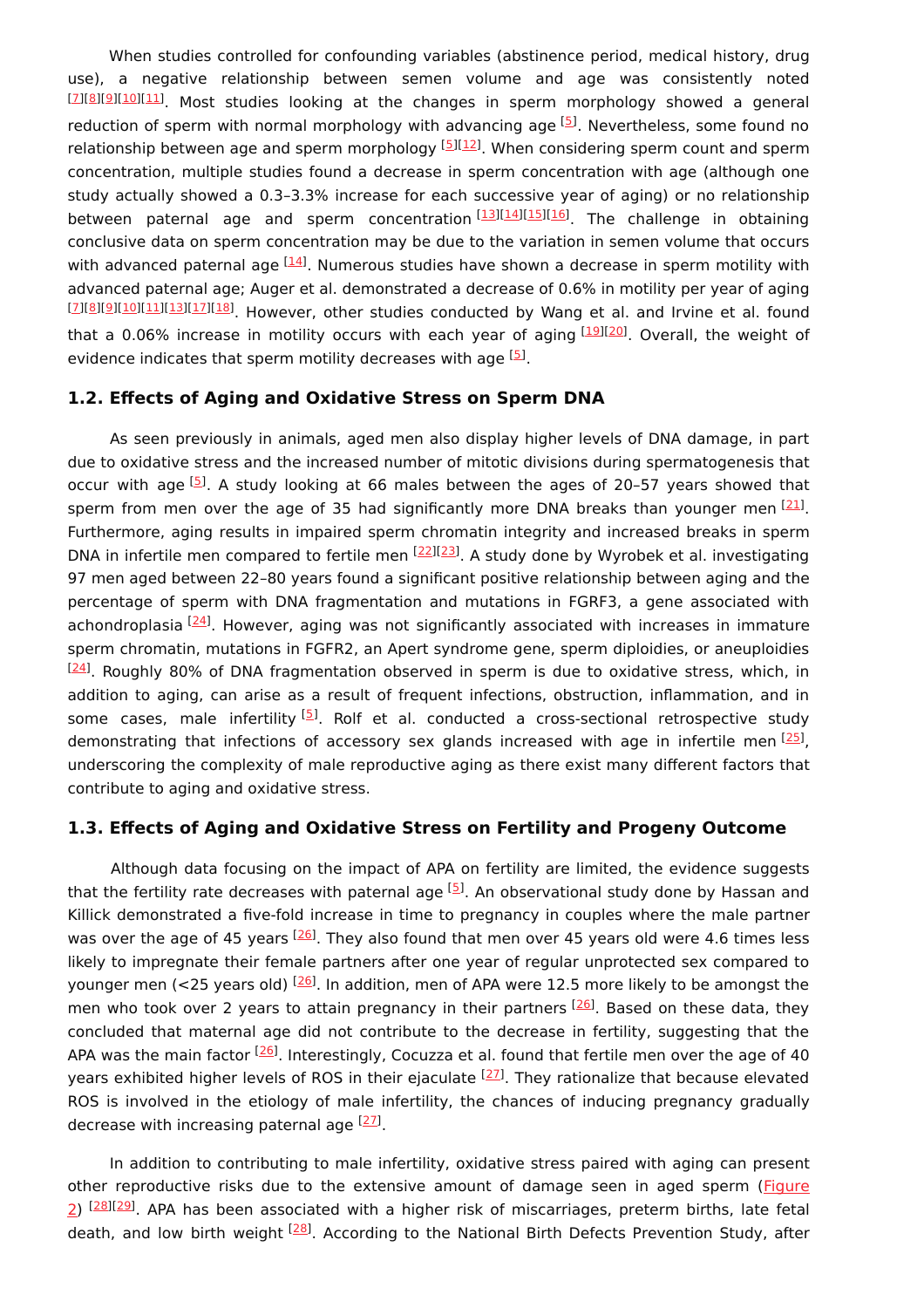controlling for confounders, APA was found to be linked to increased risk of birth defects in the offspring, such as cleft lip, diaphragmatic hernia, right ventricular outflow tract obstruction, and pulmonary stenosis with each year of aging <sup>[\[29](#page-5-6)]</sup>. In addition, the risk of diseases and genetic disorders including schizophrenia, autism, and bipolar disorder seems to also increase in the offspring of older men <a>[\[30](#page-5-7)]</a>. Other conditions linked to APA include achondroplasia, Apert syndrome, Klinefelter syndrome, and childhood cancers  $[29]$  $[29]$  $[29]$ . Thus, in couples where the man is older, genetic counseling should be recommended prior to conception in order to increase awareness of the risk associated with APA [[29](#page-5-6)].



**Figure 2.** Flowchart of the Consequences of Advanced Paternal Age (APA). With APA, the antioxidant defense system decreases and levels of reactive oxygen species (ROS) increase, leading to oxidative stress and cellular damage. Defective sperm can cause a decrease in fertility. In addition, damage can be passed on to the offspring, resulting in a wide array of consequences for the future generation.

#### **1.4. Value of Antioxidant Supplementation in Aging Males**

There are very few studies looking both at aging and oxidative stress in the context of male reproduction. In addition, many studies investigating the benefits of antioxidant supplementations have limitations. In a recent Cochrane review, it was noted that amongst the 48 randomized controlled trials on dietary oral antioxidant supplementation, most studies were poorly conducted, and therefore no clear conclusion could be drawn regarding the beneficial effects of antioxidants on live birth rates and clinical pregnancy in subfertile men<sup>[\[31\]](#page-5-8)</sup>. These limitations include inadequate reporting of the study methods and the adverse effects, small sample size, and low number of trials [\[31](#page-5-8)]. In contrast, Greco et al. have described benefits of oral vitamin C and E supplementation in reducing DNA fragmentation in infertile men <sup>[\[32](#page-5-9)]</sup>. In a cross-sectional study by Schmid et al., it was demonstrated that aged men (>44 years) with the highest intake of vitamin C, vitamin E, or zinc had 20% less DNA damage in their sperm when compared to aged men with the lowest intake [\[33](#page-5-10)]. Interestingly, the levels of sperm DNA damage in older men taking the highest doses of antioxidants were comparable to those seen in younger men [\[33](#page-5-10)]. These data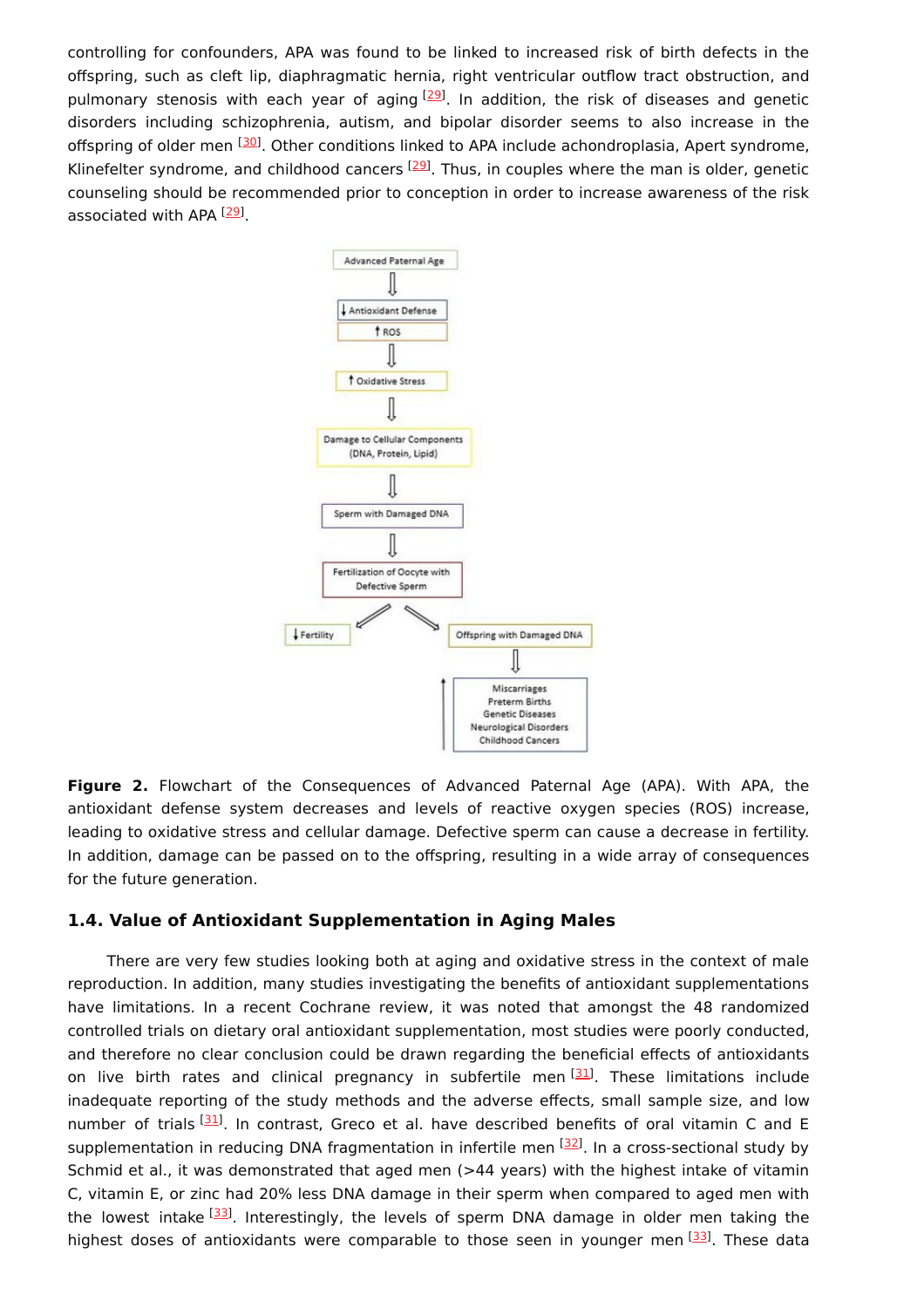suggest that using dietary supplementation of antioxidant may have the potential to restore the damage seen in the DNA sperm of men of APA, thus possibly improving fertility and progeny outcome. However, another study conducted by Silver et al. did not find any improvements in sperm chromatin integrity with increased intake of vitamin C, vitamin E, or beta-carotene. This demonstrates the lack of consistency between studies investigating the effects of antioxidants on sperm and the need for more well-controlled studies <sup>[[34](#page-5-11)]</sup>.

Another antioxidant of interest is coenzyme Q10 (CoQ10), which is found in mitochondria at the midpiece of sperm  $^{[35]}$  $^{[35]}$  $^{[35]}$ . Its reduced form, ubiquinol, is an antioxidant that protects sperm plasma membrane from lipid peroxidation <sup>[[36\]](#page-5-13)</sup>. In a prospective study, it was shown that treatment of CoQ10 increases sperm concentration, progressive and total sperm motility, antioxidant capacity, and SOD and CAT activity in men with idiopathic oligoasthenoteratozoospermia (OAT)  $\frac{[36]}{2}$  $\frac{[36]}{2}$  $\frac{[36]}{2}$ . At a higher dose, both semen parameters and antioxidant status were further increased, suggesting that CoQ10 may be beneficial in treating idiopathic OAT <sup>[\[36](#page-5-13)]</sup>. However, although a meta-analysis done by Lafuente et al. confirmed that CoQ10 improves sperm parameters, CoQ10 does not increase pregnancy rates in infertile men [[37\]](#page-5-14). Moreover, we are not aware of any data in the literature indicating any improvement of live births in men using CoQ10  $^{[37]}$  $^{[37]}$  $^{[37]}$ . It is therefore necessary to conduct more robust and powered clinical trials in order to find better therapies for male infertility <sup>[37]</sup>. [Table](https://www.mdpi.com/2079-7737/9/9/282/htm#table_body_display_biology-09-00282-t001) 1 summarizes the effects of antioxidant treatment in aging and infertile men [\(Table](https://www.mdpi.com/2079-7737/9/9/282/htm#table_body_display_biology-09-00282-t001) 1).

| <b>Authors/Study</b>               | <b>Antioxidant</b><br><b>Treatment</b>           | <b>Sample</b>                                     | <b>Findings</b>                                                                                               |
|------------------------------------|--------------------------------------------------|---------------------------------------------------|---------------------------------------------------------------------------------------------------------------|
| Cochrane<br>Review <sup>[32]</sup> | <b>Dietary</b><br>antioxidant<br>supplementation | Subfertile men                                    | No effect on live birth rates<br>and clinical pregnancy.                                                      |
| Grece <sub>set</sub> al.           | Oral vitamin C<br>and E                          | Infertile men                                     | <b>Reduced DNA</b><br>fragmentation.                                                                          |
| Schmid <sub>j</sub> et al.         | Vitamin C and E.<br>zinc                         | Aged men (>44 years)                              | 20% less sperm DNA<br>damage.                                                                                 |
| Silves et al.                      | Vitamin C and E,<br>beta                         | <b>Healthy men</b>                                | No improvement in sperm<br>chromatin integrity and no<br>benefit for fertility issues.                        |
| Alahmar <sub>i</sub> et al.        | CoQ10                                            | Men with<br>oligoasthenoteratozoospermia<br>(OAT) | Increase in sperm<br>concentration and motility,<br>antioxidant capacity, and<br><b>SOD and CAT activity.</b> |
| Lafuente et<br>al. $[37]$          | CoQ10                                            | Infertile men                                     | <b>Improvement in sperm</b><br>parameters. No change in<br>pregnancy rates. No data on<br>live births.        |

**Table 1.** Summary of the Effects of Antioxidant Treatment in Aging and Infertile Men.

### **References**

- <span id="page-3-0"></span>1. Khandwala, Y.; Zhang, C.; Lu, Y.; Eisenberg, M. The age of fathers in the USA is rising: An analysis of 168 867 480 births from 1972 to 2015. Hum. Reprod. 2017, 32, 2110–2116.
- <span id="page-3-1"></span>2. Schummers, L.; Hacker, M.R.; Williams, P.L.; Hutcheon, J.A.; Vanderweele; T.J.; McElrath, T.F.; Hernandez-Diaz; S. Variation in relationships between maternal age at first birth and pregnancy outcomes by maternal race: A population-based cohort study in the United States. BMJ Open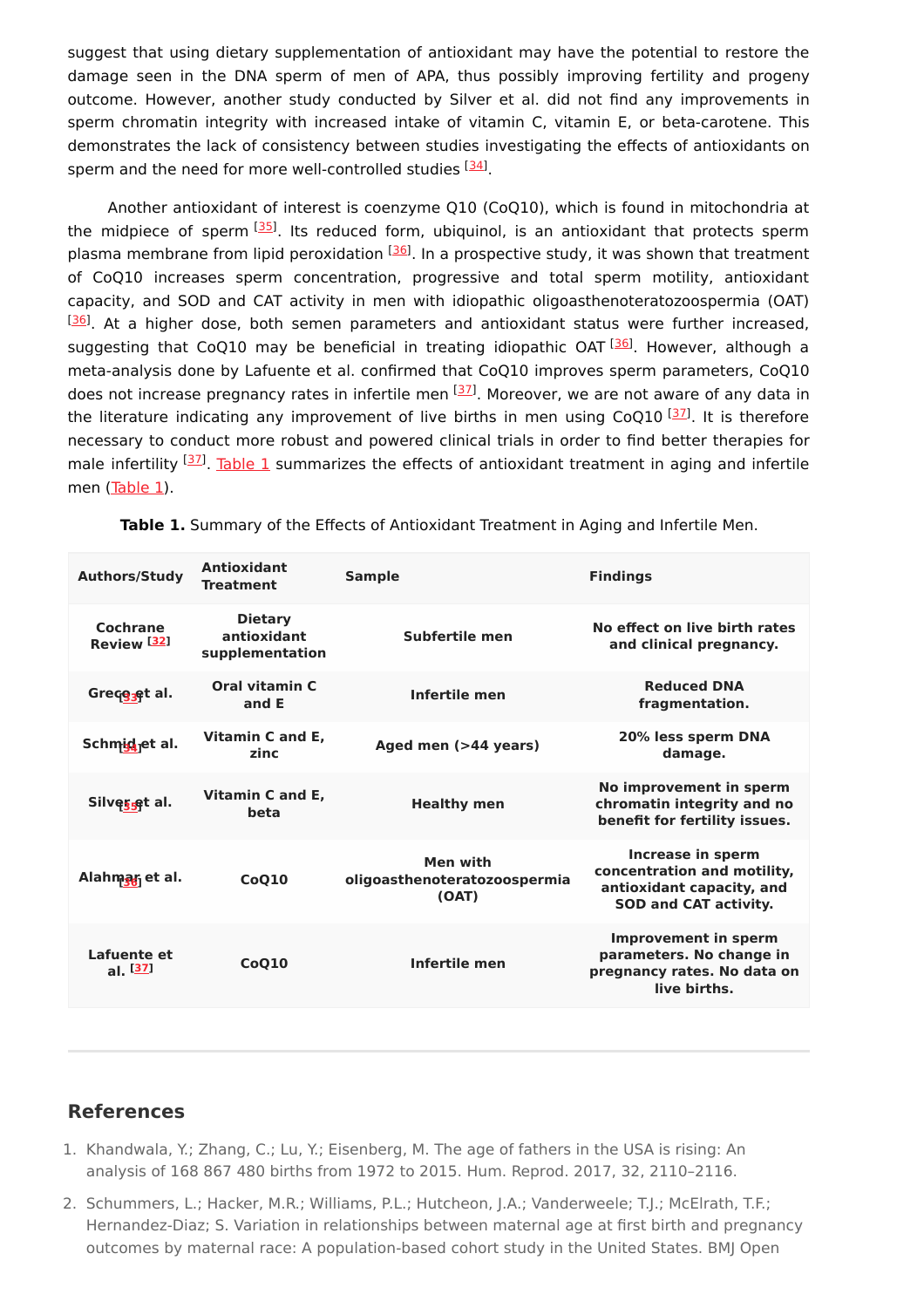2019, 9, e033697.

- <span id="page-4-0"></span>3. Lian, Z.H.; Zack, M.M.; Erickson, J.D. Paternal age and the occurrence of birth defects. Am. J. Hum. Genet. 1986, 39, 648–660.
- <span id="page-4-1"></span>4. Alio, A.P.; Salihu, H.M.; McIntosh, C.; August, E.M.; Weldeselasse, H.; Sanchez, E.; Mbah, A.K. The effect of paternal age on fetal birth outcomes. Am. J. Mens Health 2012, 6, 427–435.
- <span id="page-4-2"></span>5. Kovac, J.R.; Addai, J.; Smith, R.P.; Coward, R.M.; Lamb, D.J.; Lipshultz, L.I. The effects of advanced paternal age on fertility. Asian J. Androl. 2013, 15, 723–728.
- <span id="page-4-3"></span>6. Yatsenko, A.N.; Turek, P.J. Reproductive genetics and the aging male. J. Assist. Reprod. Genet. 2018, 35, 933–941.
- <span id="page-4-4"></span>7. Fisch, H.; Goluboff, E.T.; Olson, J.H.; Feldshuh, J.; Broder, S.J.; Barad, D.H. Semen analyses in 1,283 men from the United States over a 25-year period: No decline in quality. Fertil. Steril. 1996, 65, 1009–1014.
- <span id="page-4-5"></span>8. Eskenazi, B.; Wyrobek, A.J.; Sloter, E.; Kidd, S.A.; Moore, L.; Young, S.; Moore, D. The association of age and semen quality in healthy men. Hum. Reprod. 2003, 18, 447–454.
- <span id="page-4-6"></span>9. Homonnai, Z.T.; Fainman, N.; David, M.P.; Paz, G.F. Semen quality and sex hormone pattern of 29 middle aged men. Andrologia 1982, 14, 164–170.
- <span id="page-4-7"></span>10. Hellstrom, W.J.; Overstreet, J.W.; Sikka, S.C.; Denne, J.; Ahuja, S.; Hoover, A.M.; Sides, G.D.; Cordell, W.H.; Harrison, L.M.; Whitaker, J.S. Semen and sperm reference ranges for men 45 years of age and older. J. Androl. 2006, 27, 421–428.
- <span id="page-4-8"></span>11. Levitas, E.; Lunenfeld, E.; Weisz, N.; Friger, M.; Potashnik, G. Relationship between age and semen parameters in men with normal sperm concentration: Analysis of 6022 semen samples. Andrologia 2007, 39, 45–50.
- <span id="page-4-9"></span>12. Auger, J.; Kunstmann, J.M.; Czyglik, F.; Jouannet, P. Decline in semen quality among fertile men in Paris during the past 20 years. N. Engl. J. Med. 1995, 332, 281–285.
- <span id="page-4-10"></span>13. Dondero, F.; Mazzilli, F.; Giovenco, P.; Lenzi, A.; Cerasaro, M. Fertility in elderly men. J. Endocrinol. Invest. 1985, 8, 87–91.
- <span id="page-4-11"></span>14. Centola, G.M.; Eberly, S. Seasonal variations and age-related changes in human sperm count, motility, motion parameters, morphology, and white blood cell concentration. Fertil. Steril. 1999, 72, 803–808.
- <span id="page-4-12"></span>15. Haidl, G.; Jung, A.; Schill, W.B. Ageing and sperm function. Hum. Reprod. 1996, 11, 558–560.
- <span id="page-4-13"></span>16. Schwartz, D.; Mayaux, M.J.; Spira, A.; Moscato, M.L.; Jouannet, P.; Czyglik, F.; David, G. Semen characteristics as a function of age in 833 fertile men. Fertil. Steril. 1983, 39, 530–535.
- <span id="page-4-14"></span>17. Rolf, C.; Behre, H.M.; Nieschlag, E. Reproductive parameters of older compared to younger men of infertile couples. Int. J. Androl. 1996, 19, 135–142.
- <span id="page-4-15"></span>18. Rolf, C.; Behre, H.M.; Nieschlag, E. Reproductive parameters of older compared to younger men of infertile couples. Int. J. Androl. 1996, 19, 135–142.
- <span id="page-4-16"></span>19. Wang, C.; Chan, S.Y.; Leung, A.; Ng, R.P.; Ng, M.; Tang, L.C.; Ma, L.C.; Tsoi, W.L.; Kwan, M. Crosssectional study of semen parameters in a large group of normal Chinese men. Int. J. Androl. 1985, 8, 257–274.
- <span id="page-4-17"></span>20. Irvine, S.; Cawood, E.; Richardson, D.; MacDonald, E.; Aitken, J. Evidence of deteriorating semen quality in the United Kingdom: Birth cohort study in 577 men in Scotland over 11 years. BMJ 1996, 312, 467–471.
- <span id="page-4-18"></span>21. Singh, N.P.; Muller, C.H.; Berger, R.E. Effects of age on DNA double-strand breaks and apoptosis in human sperm. Fertil. Steril. 2003, 80, 1420–1430.
- <span id="page-4-19"></span>22. Plastira, K.; Msaouel, P.; Angelopoulou, R.; Zanioti, K.; Plastiras, A.; Pothos, A.; Bolaris, S.; Paparisteidis, N.; Mantas, D. The effects of age on DNA fragmentation, chromatin packaging and